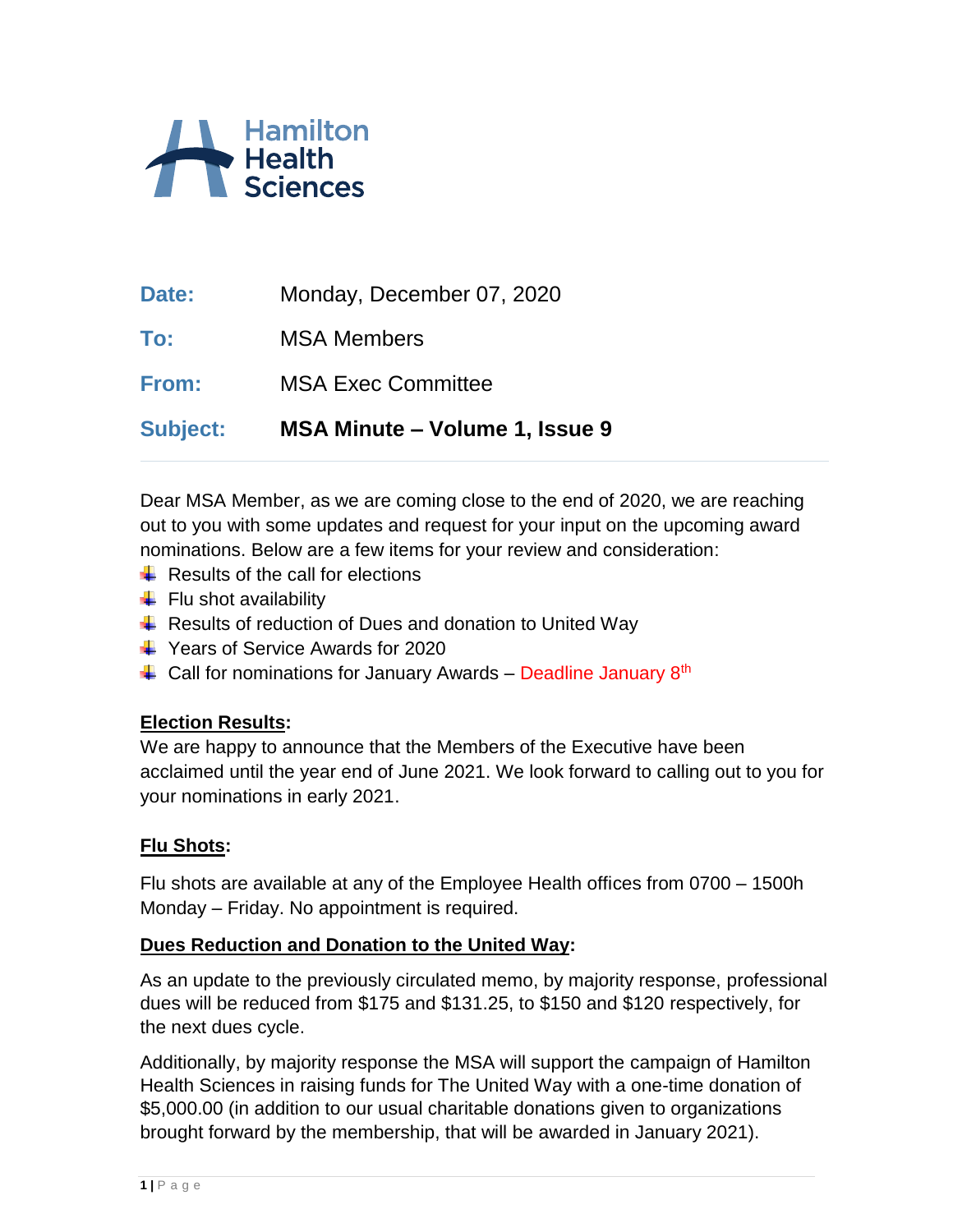# **January 2021 Awards**

The Medical Staff Association Annual Winter Dinner and Art Show would have been celebrated in January. This year, please join the MSA Executive in honouring our physicians for their dedicated service and commitment to this organization, and to our patients and families. While we cannot be there in person to celebrate their achievements, we are proud to be colleagues of these amazingly committed foundational members of our MSA community

#### **Years of Service Awards**:

Below is the list of year's recipients for the Years of Service award recipients. If your name is not on the list and it should be, please let us know as soon as possible at [msa@hhsc.ca.](mailto:msa@hhsc.ca)

| <b>45 Years</b> |                       |                 |  |
|-----------------|-----------------------|-----------------|--|
| Dr.             | <b>Edward</b>         | Dore            |  |
| Dr.             | Anthony               | Kerigan         |  |
| Dr.             | <b>Kanwal</b>         | Shankardass     |  |
| Dr.             | <b>Abraham</b>        | Szereszewski    |  |
| <b>40 Years</b> |                       |                 |  |
| Dr.             | <b>Stephen</b>        | Collins         |  |
| Dr.             | <b>Seamus</b>         | Donaghy         |  |
| Dr.             | Kieran                | Killian         |  |
| Dr.             | <b>Christopher</b>    | Patterson       |  |
| Dr.             | <b>Michael</b>        | Pray            |  |
| <b>35 Years</b> |                       |                 |  |
| Dr.             | <b>Deborah</b>        | Hastings        |  |
| Dr.             | Cindy                 | Hamielec        |  |
| Dr.             | <b>Joginder</b>       | Khera           |  |
| Dr.             | <b>Peter</b>          | Leggett         |  |
| Dr.             | <b>Michael</b>        | Marrin          |  |
| Dr.             | Christopher           | Ricci           |  |
| Dr.             | <b>Istvan (Steve)</b> | Szarka          |  |
| Dr.             | <b>Joel</b>           | Yellin          |  |
| Dr.             | <b>Jeffrey</b>        | Weitz           |  |
| <b>30 Years</b> |                       |                 |  |
| Dr.             | Paul                  | Cano            |  |
| Dr.             | <b>David</b>          | Johns           |  |
| Dr.             | <b>Richard</b>        | Kolesar         |  |
| Dr.             | <b>Margaret</b>       | Krol-szpakowski |  |
| Dr.             | <b>Patel</b>          | Mohammed        |  |
| Dr.             | <b>Ravinder</b>       | Ohson           |  |
| Dr.             | Peter                 | Sirko           |  |
| Dr.             | Imre                  | Szilvassy       |  |
| Dr.             | Alan                  | Taniguchi       |  |
| Dr.             | Susan                 | Waserman        |  |
| Dr.             | <b>Parveen</b>        | Wasi            |  |
| Dr.             | Timothy               | Whelan          |  |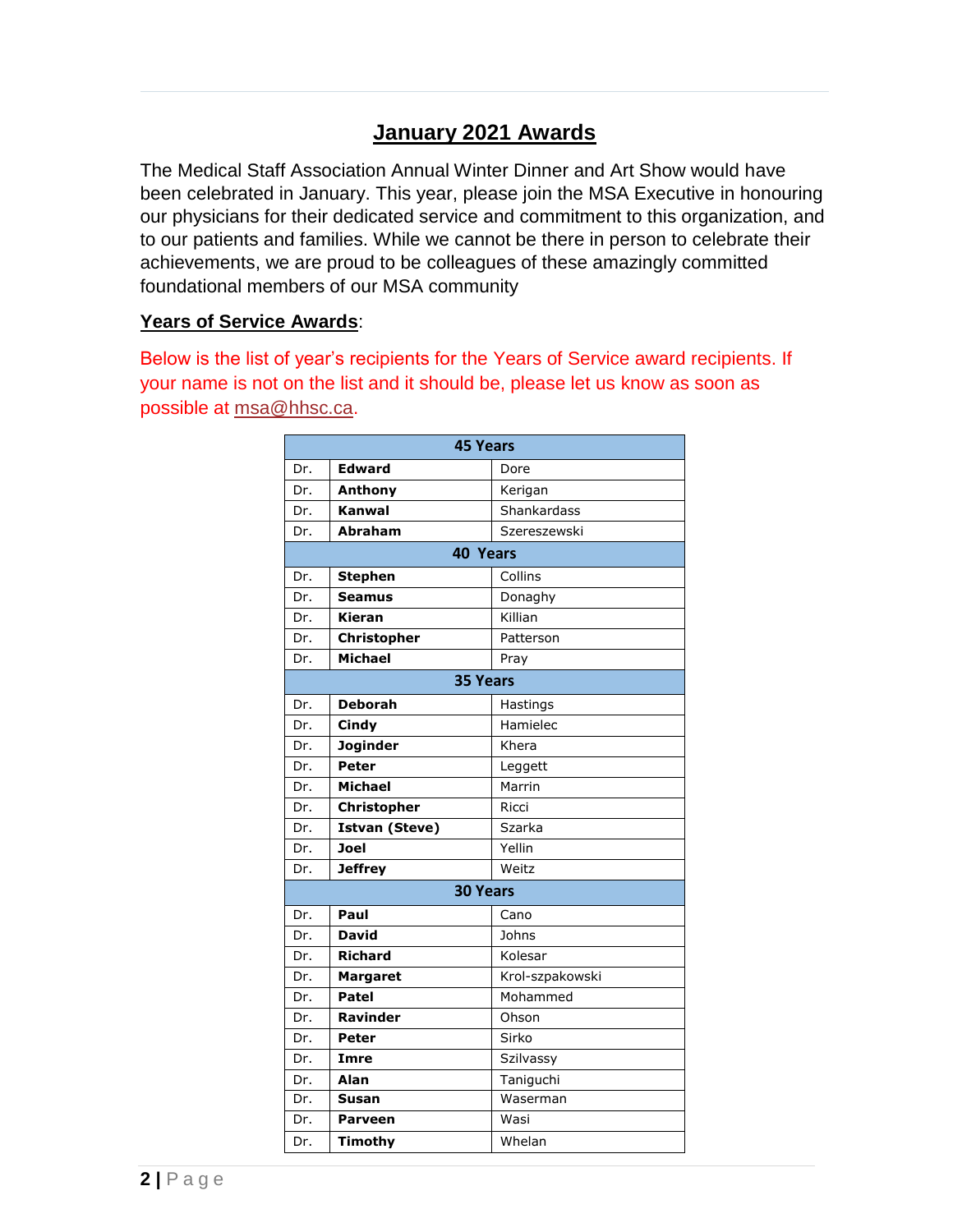| 25 Years |                 |                  |
|----------|-----------------|------------------|
| Dr.      | Cheryl          | Allaby           |
| Dr.      | Shannon         | Bates            |
| Dr.      | <b>Kerry</b>    | Boyd             |
| Dr.      | Judith          | Hindson          |
| Dr.      | Erik            | <b>Jurriaans</b> |
| Dr.      | <b>Brian</b>    | Juriansz         |
| Dr.      | Allan           | Kopyto           |
| Dr.      | Andre           | Lamy             |
| Dr.      | <b>Pierre</b>   | Major            |
| Dr.      | John            | Mernagh          |
| Dr.      | Madhu           | Natarajan        |
| Dr.      | Madan           | Roy              |
| Dr.      | <b>Theodore</b> | Warkentin        |

# **Awards Nominations**

## **DEADLINE FOR NOMINATIONS FOR ALL AWARDS \*JANUARY 8TH 2021\***

Over the years, we have had the opportunity to hear from physicians about their work, their passions and the trajectories to which they aspire. We do not want to lose this opportunity. This year is 'a little' different with the challenges of COVID-19

# **Consultants and Family Medicine Awards**

### **Consultants Awards:**

Please nominate a colleague for the MSA consultant's award. The ideal candidate should have been in practice about 10 or more years—mid career (This is not a lifetime achievement award for someone who is pre-retirement).

Think about a colleague with the following characteristics:

- 1) A good clinician good diagnostic and skills and able to handle difficult cases.
- 2) A good doctor to patients goes above and beyond for the patient.
- 3) Good at the art and the science can use evidence and apply it well to individual patients.
- 4) Supports other physicians is available when on duty, trustworthy, reliable, always willing to help
- 5) Teaches you something when you consult or collaborate, you learn something from this individual
- 6) Leads or participates in hospital initiatives to improve care for patient populations.